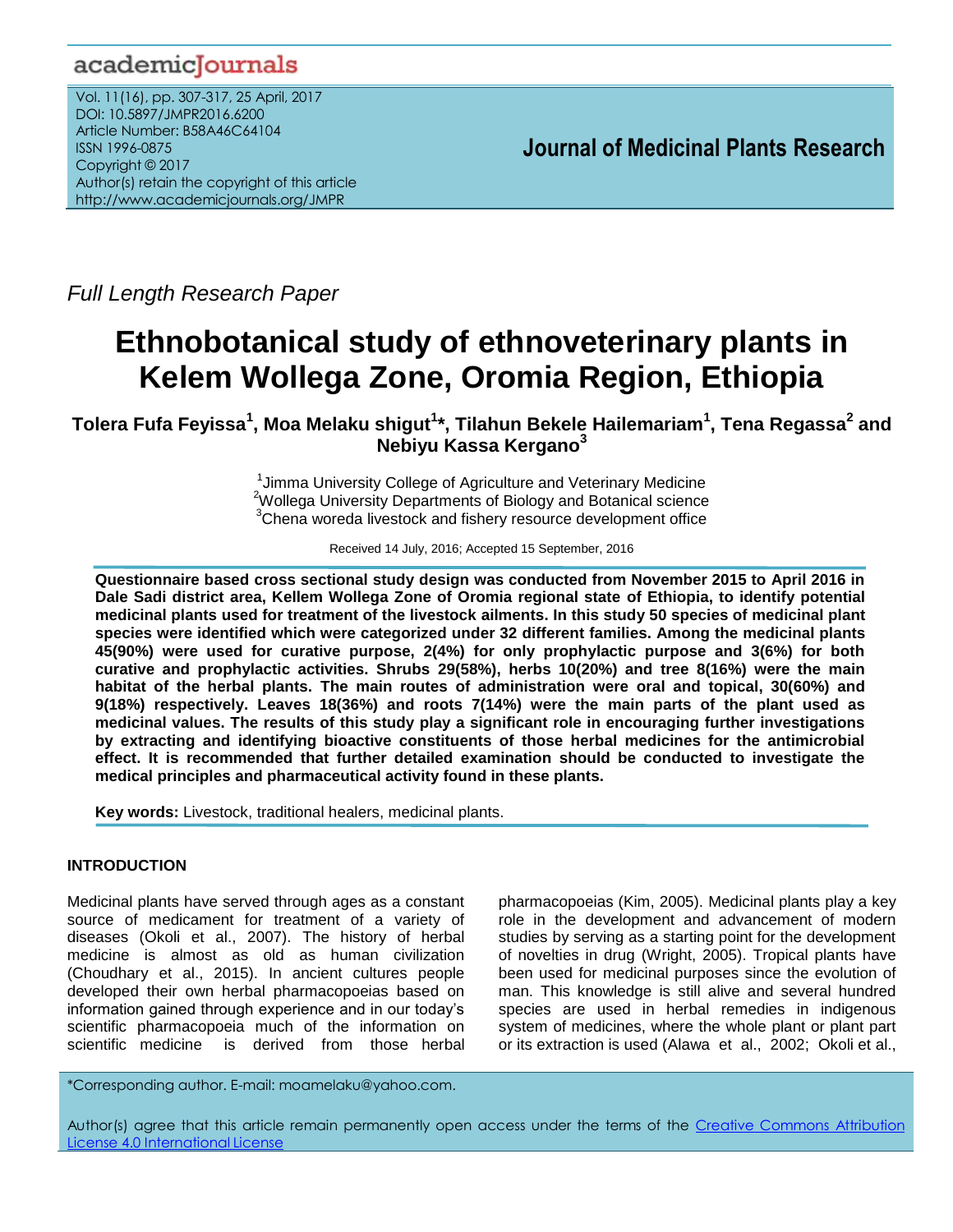2002; Ogbuewu et al., 2015). Medicinal plants are the "backbone" of traditional medicine, which means more than 3.3 billion people in the less developed countries utilize medicinal plants on a regular basis (Davidson-Hunt, 2000). Primitive people learned by trial and error to distinguish useful plants with beneficial effects from those that were toxic or non-active and also which combinations or processing methods had to be used to gain consistent and optimal results (Jagessar et al., 2008).

In comparison with modern medicine, herbal medicines cost less, are more often used to treat chronic diseases and the occurrence of undesirable side effects seems to be less frequent (Jagessar et al., 2007). Natural products have long been regarded as excellent sources for drug discovery, given their structural diversity and a wide variety of biological activities (Fu et al., 2008). Due to easy availability and low cost of ethno veterinary medicinal plants, the livestock owners of the remote areas use them as a first aid for their animals (Jabbar et al., 2006).

Ethno veterinary knowledge is acquired by communities over many years and passed between generations through oral tradition. Today, with rapid cultural changes, this knowledge is being lost, necessitating its scientific documentation (Mathias, 2001). Thus, saving the species, documenting and preserving indigenous knowledge is essential (Alam and Ali, 2010). There is a lack of ethno botanical survey carried out in most parts of the country. In view of these, documentation of the traditional use of medicinal plants is important to preserve the knowledge regarding the traditional plants. Once these local ethno medical preparations are scientifically evaluated and disseminated properly, people will be better informed regarding efficacious drug treatment and improved health status. Therefore, this study was attempted with objectives:

1. To identify and document potential medicinal plants for the livestock ailment treatments at the study area.

2. To investigate the scientific name of those medicinal plants used by the local traditional healers.

#### **MATERIALS AND METHODS**

#### **Study area and study population**

The study was conducted from November 2015 to April 2016 on some traditional medicinal plants found in Dale Sadi district. Dale Sadi is one of the districts in Kellem Wollega zone of Oromia Regional state. It is 510 km far from Addis Ababa capital city of Ethiopia. The area lies at average altitude of 1150 m above sea level. The area has temperature range of 33 of 35°C with more agricultural crops. The climatic condition alternates with long summer May to August and short rainy seasons from March to April. The winter dry seasons (November to February) with mean annual rain fall of 1200 mm (DDBOA, 2013). The target populations for this study were voluntary livestock's owners such as farmers,

traditional healers and veterinarian.

#### **Study design and sampling methods**

Cross sectional study design was conducted to identify traditional plants used in animals disease healing. Primary data were collected by questionnaire survey from purposively selected elders, especially traditional healer's livelihoods which depend predominantly on traditional plants for curing their livestock and their own health. At the same time voluntary animal owners, animal health practitioners were interviewed using focus group discussions and field observation. Non-probability sampling method was carried out to collect information related to medicinal plants for livestock in the study area. All volunteer traditional healers selected based on recommendation from elders of the study area.

#### **Study methodology**

The structured questionnaire was used to collect information related to medicinal plants used to treat livestock and Information regarding local name of the plant, its habit, part(s) of plants used, route of administration, methods of preparation, local name of the animal diseases treated, dosage used and species of animals treated was recorded at spot. Based on ethno botanical information acquired from informants, the plants were collected from the surrounding forests and other parts of the study areas with the people who know the local name of the plants. Pictures (Figure 1) of voucher specimens were captured and their leaves were collected, pressed and dried to identify the scientific names of the collected medicinal plants at the National Herbarium of Biology Department of Natural Science Faculty, Wollega University, Ethiopia.

#### **Data analysis and management**

The information that was gathered through questionnaire survey was coded and entered in to Microsoft Excel spreadsheet. Descriptive statics and chi-square were employed by SPSS version 20 software for analyzing of ethno botanical data.

# **RESULTS**

The total numbers of species of plants collected during the study period were fifty (50). These were categorized under 32 different types of families. From the total 32 families of the plant-samples, 6(12%) plant species belong to family Asteraceae and 4(8%) plant species belong to family Solanaceae*.* Those family including Zygophyllaceae Fabaceae, Rosaceae, Musaceae, Euphorbiaceae, Moraceae, Rutaceae, Malvaceae, Brassicaceae and Cucurbitaceae each contains 2(4%) species of plants. Each of the remaining twenty (20) families was represented by single species of plants (Table 1).

The identified traditional medicinal plants were used traditionally to cure livestock ailments by local communities. It was found that the medicinal plants were used as anti-bacterial, anti-parasitic, anti-viral. At the same time those medicinal plants could be used for haemostatic, retention of fetal membrane, suturing the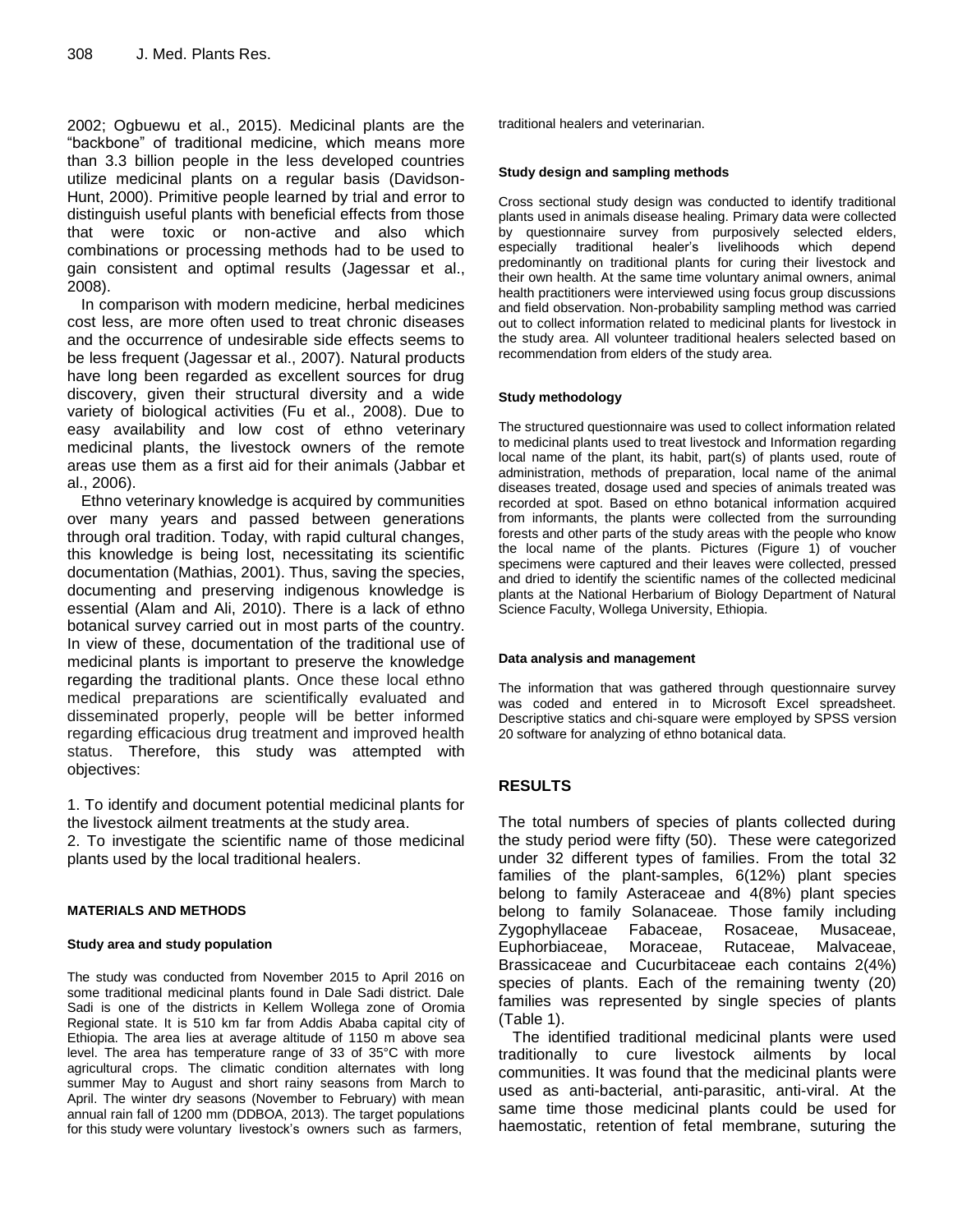

**Figure 1.** Some of the identified medicinal plants in the study area. (*A). L. actucain ermis; (B) Bersama abyssinica; (C). Datura arborea; (D). Justiciasc himperiana* 

physically damaged part, snake bites, fracture, snake allergy, poison consumed, free gas bloat, tympanic bloat, and others (Tables 2 to 6).

#### **Routes and dosage of the administered medicinal plants**

Numerous techniques of administrations routes were employed during administering the remedies. The highest numbers of medicinal plants were given orally 30(60%), followed by topical application 9(18%) (Table 7). According to study area much of recorded medicinal plants were found not to be toxic to animals even given at higher doses, except some plants like *Euphorbia Ampliphylla*, *Zehneriascabra, Capparistomentosa, Capsicum annuum* and *Eulophia* that were reported to be toxic at higher concentration (Table 7).

# **Parts of plant used as medicinal values and their growth form**

The plants part used to treat animal disease varied from species to species and from diseases to diseases. Leaf, seed, bark, root, sap and latex were widely used for treating animal disease. Leaf 18(36%) were the most frequently used plant parts followed by root 7(14%) and seed 4(8%) and the minimum used part was pod (2%) (Table 8).

The investigated plants were fall under 5 groups. Shrubs are highest 29(58%), followed by herbs 10(20%), tree 8(16%) and epiphyte is the least 1(2%) (Table 9).

# **DISCUSSION**

Medicinal plants play a key role in the development and advancement of modern studies by serving as a starting point for the development of novelties in drug. Herbal medicine has been widely formulated and used as an integral part of primary health care in Nigeria, China, Ethiopia and Argentina (Ogbuewu et al., 2015).

Among the plant families, Asteraceae was the dominant medicinal plant (12%) followed by family Solanaceae (8%). This finding was in line with Getaneh et al. (2014), in which Asteraceae was found to be the most dominant (11.2%) and Solanaceae was the second dominant (7.4%). This result is different with the finding of Zewdu et al. (2015), in which Euphorbiaceae was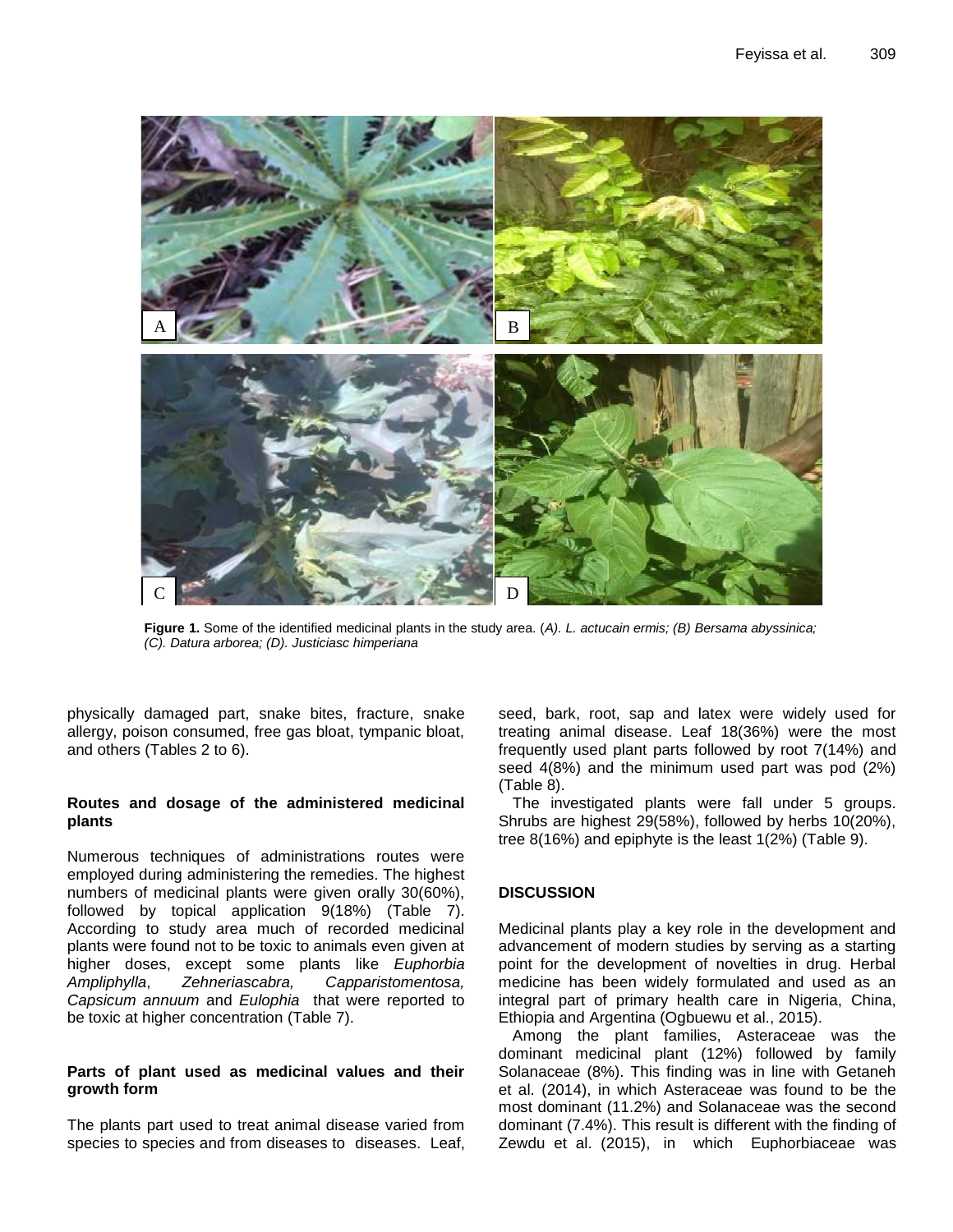| <b>Family name</b>  | No. of species of plants under the family | Percentage (%) |
|---------------------|-------------------------------------------|----------------|
| Asteraceae          | 6                                         | 12.0           |
| Zygophyllaceae      | $\overline{c}$                            | 4.0            |
| Apocynaceae         | 1                                         | 2.0            |
| Scrophulariaceae    | 1                                         | 2.0            |
| Fabaceae            | $\overline{c}$                            | 4.0            |
| Urticaceae          | 1                                         | 2.0            |
| Combretaceae        | 1                                         | 2.0            |
| Solanaceae          | 4                                         | 8.0            |
| Cactaceae           | 1                                         | 2.0            |
| Simaroubiaceae      | 1                                         | 2.0            |
| Scrophulariaceae    | 1                                         | 2.0            |
| Unknown             | 1                                         | 2.0            |
| Rosaceae            | $\overline{c}$                            | 4.0            |
| Musaceae            | $\overline{c}$                            | 4.0            |
| Capparaceae         | 1                                         | 2.0            |
| Loranthaceae        | 1                                         | 2.0            |
| Agavaceae           | 1                                         | 2.0            |
| Liliaceae           | 1                                         | 2.0            |
| Euphorbiaceae       | $\overline{c}$                            | 4.0            |
| Moraceae            | $\overline{2}$                            | 4.0            |
| Rutaceae            | $\overline{2}$                            | 4.0            |
| Phytolaccaceae      | 1                                         | 2.0            |
| Malvaceae           | $\overline{c}$                            | 4.0            |
| unknown             | 1                                         | 2.0            |
| mucronata           | 1                                         | 2.0            |
| <b>Brassicaceae</b> | $\overline{\mathbf{c}}$                   | 4.0            |
| Curbitaceae         | $\overline{c}$                            | 4.0            |
| unknown             | 1                                         | 2.0            |
| Amaryllidaceae      | 1                                         | 2.0            |
| Francoaceae         | 1                                         | 2.0            |
| Acanthaceae         | 1                                         | 2.0            |
| Zingiberaceae       | 1                                         | 2.0            |

**Table 1.** Lists of plant's family frequently used by traditional healers in the study area.

reported to have the highest number of species employed in the treatment of diseases fallowed by Cucurbitaceae, Lamiaceae, Solanaceae and Verbenaceae underscoring the significance of these species in the ethnomedicine of Gondar town.

*Citrus aurantifolia* is a traditional medicinal plants also identified in this study which have insecticidal property against lice infestation. Similar result was reported by Parle and Chaturvedi (2012), who indicated that orange peel oil produces lethal effect on fleas, fire ants, and houseflies due to its 90 to 95% limonene. Other than using as insecticides, it was reported that the juice of *C. aurantifolia* is considered as tonic for libido and as antidote for poison and the diluted form of the *C. aurantifolia* fruit juice is used for mouth wash to treat sore mouth, sore throat and useful to treat irritation, diarrhea and swelling due to mosquito bites (Aibinu et al., 2007;

Khare., 2007; Akhtar., 2013). Similar to the reports of Firaol et al. (2013), *Euphorbia ampliphylla* plant was found to have the ability to cure the wart by topical application.

At the study area, *Phytolacca dodecandra* have medicinal values for internal parasites, abdominal aches and washing of the wound. However, the study results of Abebe et al. (2003) indicated that *P. dodecandra* used as taenicidal and molluscicidal activity and other study conducted in Hadya Zone, Ethiopia also revealed that this plant's root was useful for treating Anthrax and itchiness (Habtamu et al., 2014).

In this study finding the *Gossypium herbaceum* plant have medicinal values for treating of ocular problem. In contrast to this Dhamija et al. (2011) reported that aqueous extract o*f G. herbaceum* showed significant antidepressant like effect due to activation of adenyl cyclase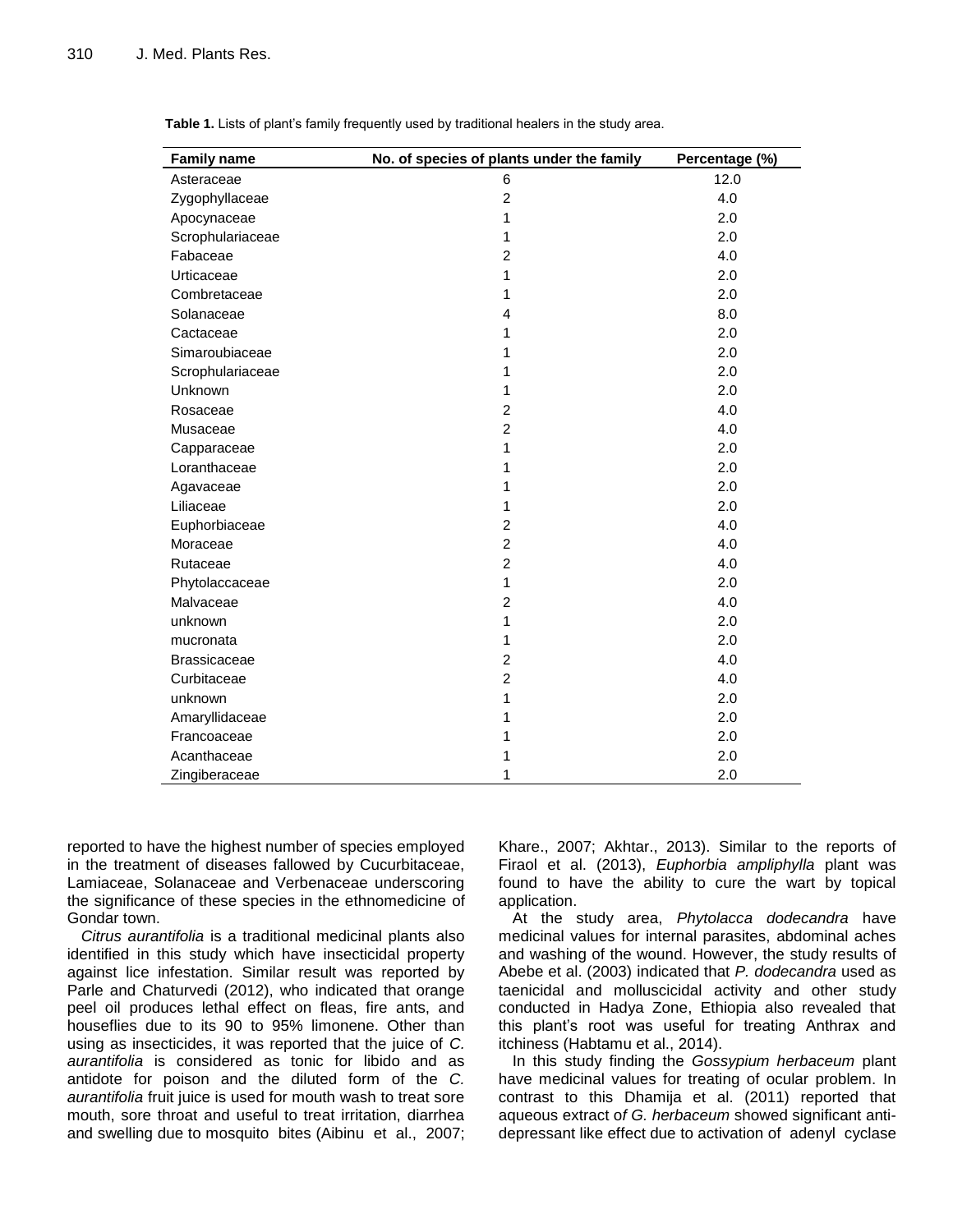| <b>Plant local</b><br>name | <b>Scientific name</b>       | Plant<br>type | Part<br>used | Adm. Route                     | <b>Method of preparation</b>                                                                                                                 | Indication                                                | Animal's species        |
|----------------------------|------------------------------|---------------|--------------|--------------------------------|----------------------------------------------------------------------------------------------------------------------------------------------|-----------------------------------------------------------|-------------------------|
| Lomi simbira               | Crassocephalum<br>sarcobasis | Н             | Leaf         | Oral, auricular and<br>nasally | Its leaves are chopped and given with feed. It is also<br>squeezed and the drop applied in both eyes and<br>noses                            | For dulled and emaciated<br>animals                       | <b>Bovine</b>           |
| Kabaricho                  | Echinops                     | S             | Root         | Oral and nasal                 | The roots finely chopped and given with feed. Its root<br>is also chopped and added to burning fire and the<br>vapor of the smoke is inhaled | For abdominal aches, circling<br>disease and dry coughing | All mammals             |
| Ebicha                     | Vernonia amygdalina          | S             | Leaf         | Oral and topical               | Some of the leaves added to their feed with salt and<br>wash the wound locally                                                               | For washing and healing the<br>wound                      | All mammals             |
| Ada                        | Guizotiascabra               | S             | Root         | Topical                        | Its root are inserted into the needle for suturing of<br>the wounded part                                                                    | Suturing the wounded body                                 | All domestic<br>animals |
| Kasi                       | Ageratum<br>convzoides       | S             | Leaf         | Topical                        | leaves are squeezed and dropped to the bleeding<br>area                                                                                      | For haemostasis                                           | All domestic<br>Animals |
| Koricha ramo               | Lactucainermis               | S             | Whole        | Oral                           | rooted off, whole parts are chopped together<br>After<br>and given with their feed                                                           | For killing maggots found in<br>open wound.               | All domestic<br>animals |

**Table 2.** Summary of general characteristics of the identified medicinal plants under family Asteraceae's family*.*

S, Shrub; H, herb.

**Table 3.** Summary of general characteristics of the identified medicinal plants under family Solanaceae*.*

| <b>Plant local</b><br>name | <b>Scientific lame</b> | plant<br>types | Part used | Adm. Route       | Method of preparation                                                                                                                      | Indication                                              | Animal's species |
|----------------------------|------------------------|----------------|-----------|------------------|--------------------------------------------------------------------------------------------------------------------------------------------|---------------------------------------------------------|------------------|
| Mimita                     | Capsicum annuum        | Н              | Pod       | Oral<br>&Topical | 2-3 pods are grinded with the bulb of Allium sativum then<br>drenched. It also applied topically for leech treatment                       | For abdominal aches and removal of<br>Leech from gum    | All mammals      |
| Asangira gibe              | Datura arborea         |                | Leaf      | Oral             | Leaves are given orally with the bulb of Zingiber officinal for<br>ruminants. But for equines it should be chopped and drench by<br>bottle | For Black leg, dullness, ocular and nasal<br>discharges | All mammals      |
| Hidi warabesa              | Solanum<br>marginatum  |                | Root      | Oral             | Some of its roots are chopped and added to their feed                                                                                      | Black leg                                               | Ruminants        |
| Tambo                      | Nicotiana tobacum      | S              | Leaf      | Oral             | The leaves are squeezed into throats of sheep and cattle                                                                                   | For coughing & killing of Internal<br>parasites         | Ovine and bovine |

cAMP pathway in signal transduction system and hence protecting the neurons from the lesion and Narasimha et al. (2008) also emphasized that *G. herbaceum* seeds to have antioxidant activity, anti-diarrheic, wound healing, anti-migraine, and diuretic activity. In addition, the *Allium cepa* is another type of traditional medicinal plants useful for treating Foot and mouth viral diseases. This result is different from the finding of Yusha'u et al. (2008), in which *A. cepa* is used in treatment of

common ailments like cold, allergies, toothaches, laryngitis and cough.

In this study*,* the whole parts of *Bersama abyssinica* were identified having the ability to treat internal parasites. This is in agreement with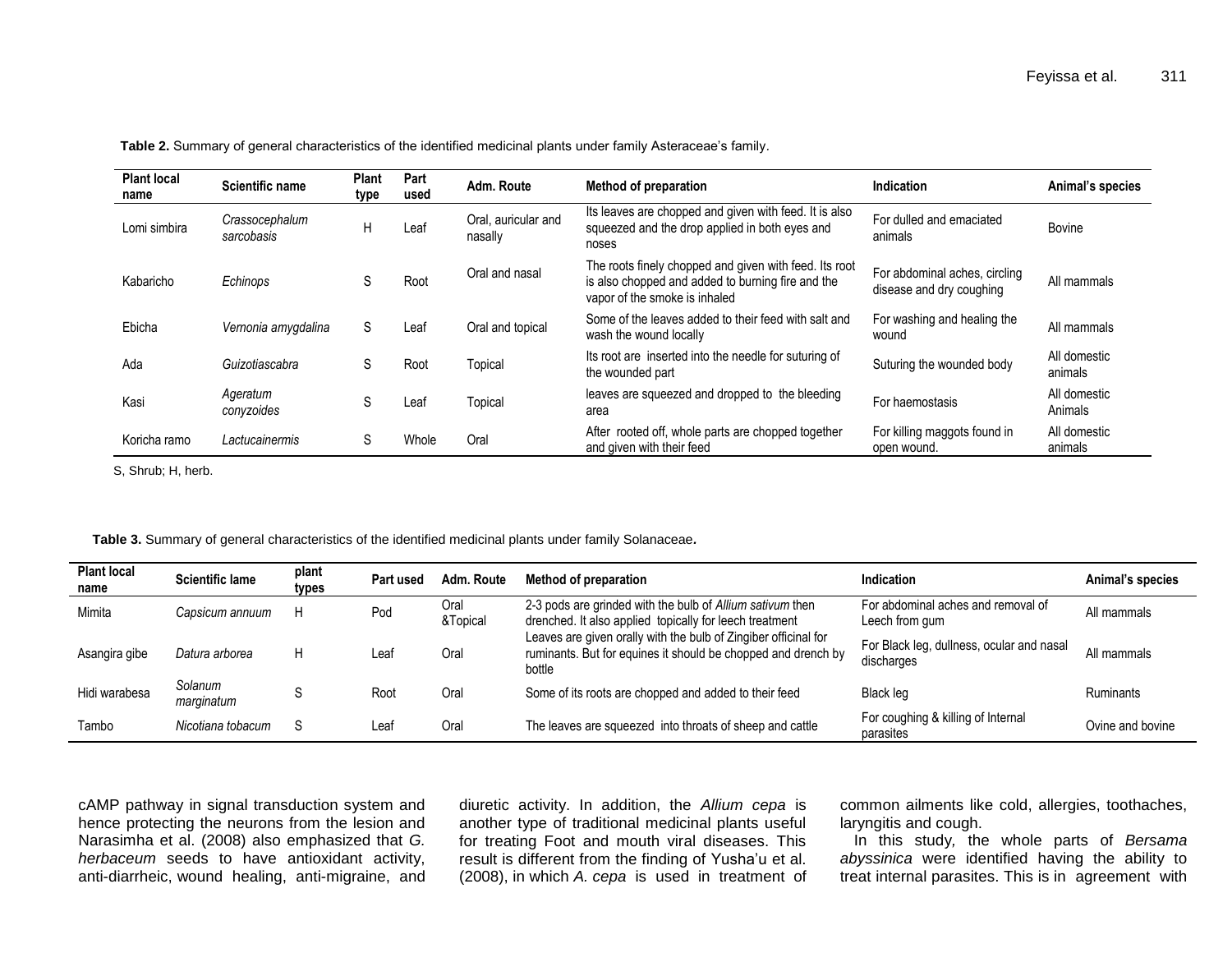| Plant local<br>name | Scientific name          | <b>Family name</b> | <b>Plant</b><br>types | Part used       |     | Adm.<br>route       | <b>Method of preparation</b>                                                                                                                                                                            | Indication                                                                           | Animal's<br>species     |
|---------------------|--------------------------|--------------------|-----------------------|-----------------|-----|---------------------|---------------------------------------------------------------------------------------------------------------------------------------------------------------------------------------------------------|--------------------------------------------------------------------------------------|-------------------------|
| Koso                | Hagenia<br>abyssinica    | Rosaceae           | S                     | Seed            |     | Oral                | A cup of seed is grinded then the powder mixed with chopped<br>form of A. sativum and given for taeniasis infected animals. It<br>also grinded with ant's clustered on a tree then drench for<br>donkey | For taeniasis, treat and<br>prevention and from any kind of<br>infections in donkey. | All mammals             |
| Facah               | NI                       | Zygophyllaceae     | S                     | Root            |     | Oral                | Root are chopped and given with feed                                                                                                                                                                    | For emaciation, coughing, black<br>leg, trypanosomiasis                              | <b>Ruminants</b>        |
| Ambalta             | Entada abyssinica        | Fabaceae           |                       | Barks<br>leaves | and | Topical             | Leaves and bark are chopped together and applied topically to<br>wound containing maggot's larvae                                                                                                       | To kill maggot larvae found in<br>the wound                                          | All domestic<br>animals |
| Bakanisa            | Croton<br>macrostachyus  | Euphobiaceae       |                       | Latex           |     | Oral and<br>topical | The immature parts of leaves are given with its fruits for<br>bloated animal. Its latex is also directly painted on the affected<br>area                                                                | For bloats, dandruff                                                                 | All mammals             |
| Kacho               | Ensete<br>ventricosum    | Musaceae           | H                     | Stem            |     | Oral                | Its sap was collected to clean container and a few drops are<br>drenched orally                                                                                                                         | For diarrhea and cough                                                               | Poultry                 |
| Adami               | Euphorbia<br>ampliphylla | Euphorbiaceae      | S                     | Latex           |     | Oral and<br>topical | The sap is collected and given with their feed and it is also<br>applied to the local warts.                                                                                                            | For any internal parasites,<br>Lameness, wart.                                       | All domestic<br>animals |
| Warke               | Musa sapientum           | Musaceae           | H                     | <b>Stem</b>     |     | Topical             | Its sap is collected to clean container and washing an animal<br>body with a medicinal infusion                                                                                                         | Mange mites, ticks and lice                                                          | All domestic<br>animals |
| Tumjo               | NI                       | Rosaceae           | C                     | Leaf<br>stem    | and | Oral                | All stem and leaves are chopped together and given with their<br>feed for 2 times per year                                                                                                              | For prolonged emaciated<br>animal, lameness, Anthrax,<br>coughing, Black leg         | All ruminants           |
| Ceka                | Calpurnia aurea          | Fabaceae           | S                     | Leaves          |     | Topical             | Some of the leaves juice are squeezed to their body and<br>washed thoroughly                                                                                                                            | For all ecto-parasites, and<br>alopcia                                               | All domestic<br>animals |
| Koricha<br>bofa     | Porlieria<br>hygrometra  | Zygophaceae        | S                     | Leaves          |     | Oral                | The leaves is chopped added to their feed                                                                                                                                                               | For snake bite                                                                       | All domestic<br>animal  |

**Table 4.** Summary of general characteristics of the identified medicinal plants under families of Zygophyllaceae, Fabaceae, Rosaceae, Musaceae, Euphorbiaceae

S, Shrub; H, herb; T, tree; C, climber;NI, not identified.

report of Mathewos et al. (2015) and Zewdu et al. (2015), that the extracts of *B*. *abyssinica* which could be administered orally for treating dysentery, stomach disorders such as abdominal pain, colic, diarrhoea, intestinal worms, amoebiasis. *Justicia schimperiana* have medicinal values for prevention rabies*.* The result was in line with other finding of Abiyu et al. (2014) that was

conducted on Ethnobotanical study of traditional medicinal plants in and around Fiche District, Ethiopia. Anthelmintics use of *H. abyssinica* in ruminants has been in agreement with the finding of Abebe et al. (2000). However it was reported that *H. abyssinica* also used against tapeworms in humans in Ethiopia (Giday et al., 2003, Yayesh et al., 2015). According to local herbalists *Zingiber* 

*officinale* have medicinal values for treating any internal parasites. This is similar with the finding of Iqbal et al. (2006), who investigated the anthelmintic activity of crude powder and crude aqueous extract of dried Zinger (1 to 3 g/kg) in sheep naturally infected with mixed species of gastrointestinal nematodes. Contrary to this finding specific aspects of Zinger's actions has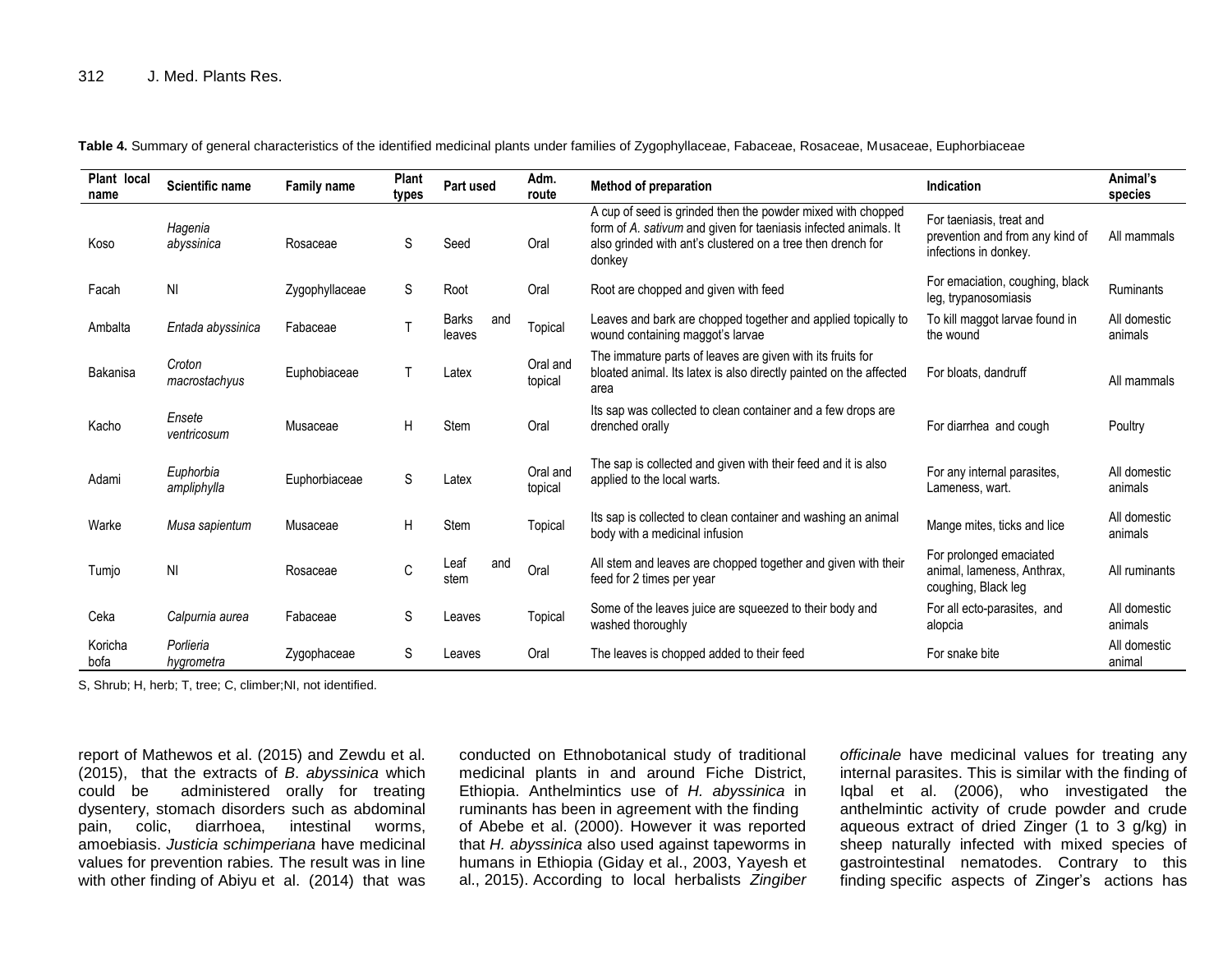| <b>Plant</b><br>local<br>name | Scientific name        | <b>Family name</b>  | Plant<br>types | Part used           | Adm.<br>route       | <b>Method of preparation</b>                                                                                                                                                       | <b>Indication</b>                                      | Animal's<br>species    |
|-------------------------------|------------------------|---------------------|----------------|---------------------|---------------------|------------------------------------------------------------------------------------------------------------------------------------------------------------------------------------|--------------------------------------------------------|------------------------|
| Hida refa                     | Zehneriascabra         | Cucurbitacea        | С              | Whole<br>parts      | Oral                | The whole plant is chopped and the powdered form is<br>dissolved in water and drenched by bottle.                                                                                  | For dry cough, emaciated,<br>lameness, alopecia, colic | Equine                 |
| Kiltu                         | Ficusvasta             | Moraceae            |                | Sap                 | Oral                | Decocted leaf is collected and drunk by cup                                                                                                                                        | For GIT parasites                                      | All mammals            |
| Lomi                          | Citrus aurantifolia    | Rutaceae            | S              | Fruit               | Oral                | A few drops of fresh juice are squeezed orally to throat                                                                                                                           | Coughing and lice infestation                          | Poultry                |
| Ciladami                      | Ruta<br>chalepensis    | Rutaceae            | Η              | Leaves              | Oral                | The leaf are chopped are squeezed to the bottle and drunk<br>the poisoned animals                                                                                                  | For poisoned animals                                   | All domestic<br>animal |
| Karabi                        | Sidarhombifolia        | Malvaceae           | S              | Leaves              | Topical             | The leaves are pinched and squeezed and dropped to<br>wound topically.                                                                                                             | Wound                                                  | All domestic<br>animal |
| Sanaficha                     | Brassica nigra         | <b>Brassicaceae</b> | Η              | Seed                | Oral                | A cup of its Seed are grinded and mixed with water and<br>drunk by bottle                                                                                                          | For frothy and free gas bloat                          | All mammal             |
| Buke                          | Cucurbita<br>Pepe      | Cucurbitaceae       | Η              | Leaves<br>and fruit | Oral and<br>topical | Some of its upper part are chopped and mixed with water<br>then drench the neonates half of a bottle. Its fruit is roasted<br>and applied topically to infection found on the nose | Prevention of disease from<br>neonates like Orf        | <b>Ruminants</b>       |
| Jirbi                         | Gossypiumherbace<br>иm | Malvaceae           | S              | Seeds               | Ocular              | Some of its seed are grinded and the dust particles are<br>applied to the infected eye only once                                                                                   | For ocular diseases                                    | All animal             |
| Shinfa                        | Lepidium<br>sativum    | <b>Brassicaceae</b> | S              | Seed                | Oral                | A cup of its seed juices is mixed with water and drunk only<br>once                                                                                                                | For both productive & dry<br>coughing                  | All mammals            |
| Odaa                          | Ficussycomorus         | Moraceae            |                | Sap                 | Topical             | A few drops of its latex are pasted with ash of the burned<br>Aspiliamossambicensis (Oliv.) and applied to the wound until<br>it dry                                               | For wound healing                                      | All domestic<br>animal |

**Table 5.** Summary of general characteristics of the identified medicinal plants under families of Moraceae, Rutaceae, Malvaceae, Brassicaceae, Cuccurbitaceae*.*

S, Shrub; H, herb; T, tree; C, climber; NI, not identified.

been practiced for centuries in Chinese, Ayurvedic and Tibb-Unani fields of study as herbal medicines for the treatment of catarrh, rheumatism, nervous diseases, gingivitis, tooth ache, asthma, stroke, constipation and diabetes (Wang and Wang, 2005; Tapsell et al., 2006). On the other hand (Grzanna et al., 2005) indicated the anti-inflammatory action of ginger, while Shukla and Singh (2007) dealt with the cancer prevention properties of the Zinger crude drug.

*Echinops* is a well-known medicinal plant which is used for treating abdominal ache, dry cough and circling diseases. Similarly Hymete et al. (2007) reported that the root of *Echinops* is chewed and used to alleviate stomach ache. The anti-microbial activities of medicinal plants are varying; this is in agreement with (Yusha'u et al., 2008) who reported that antibacterial activity may vary from one plant to another. Generally herbal medicines collected during the study were found to have

medicinal values in health care of livestock for treatment of multiple ailments. This was also reported in different countries (Deeba et al., 2009; Shinwari, 2010).

# **Conclusion**

The results of the present study show presence of wide range of herbal medicine used for treating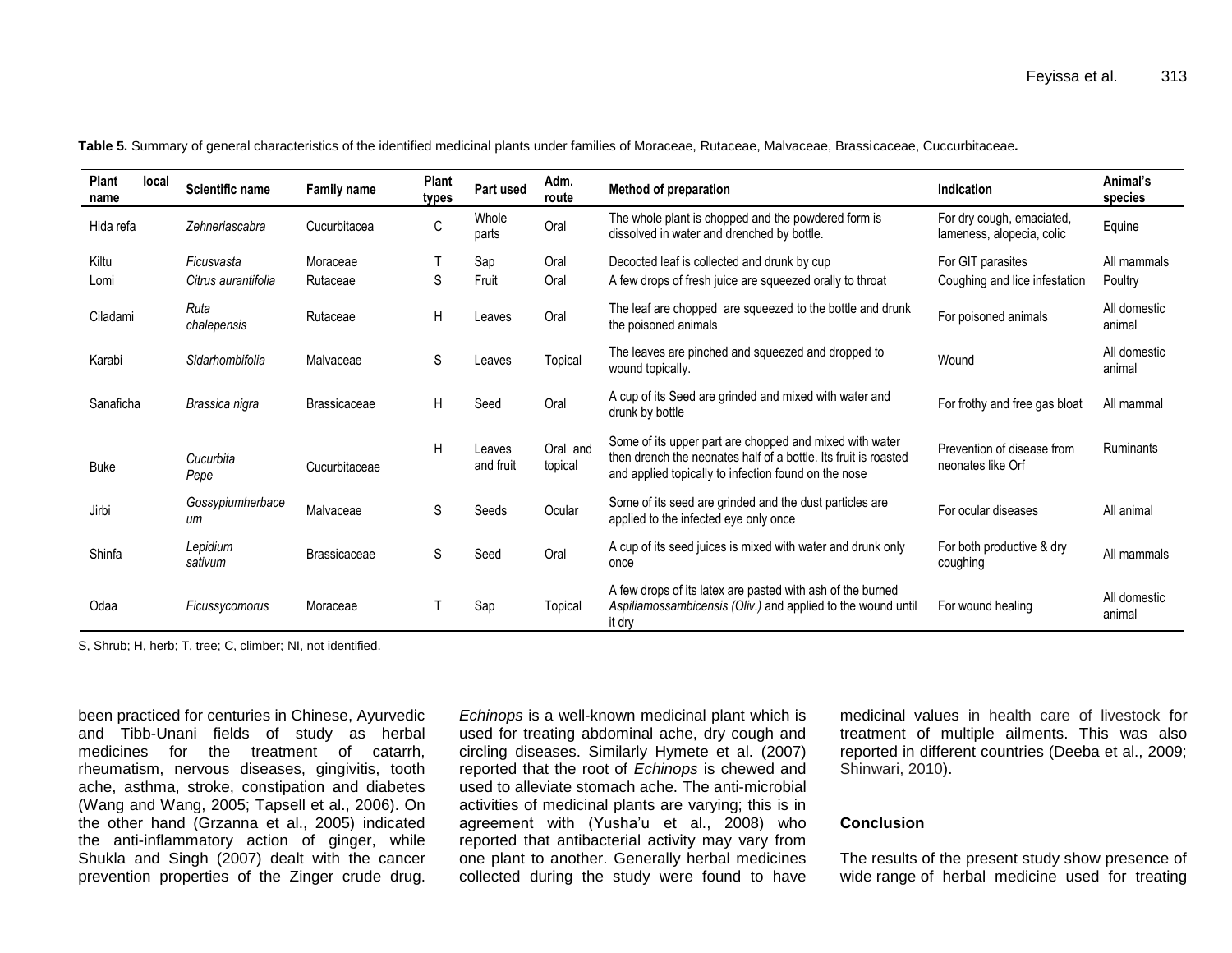**Plant local name Scientific name Family name Plant types Part used Adm. route Method of preparation Indication Animal's species** Kulubi Ruidion<br>warabesa *Allium cepa* **Amaryllidaceae** S Bulb Oral Roots are chopped and given with salt for 2 days Foot and mouth disease Ruminants Jijimbila *Zingiber officinale* Zingiberaceae <sup>S</sup> Roots Oral Two bulbs are chopped with salt and given orally for 2 days Ascariosis, stomach disorder All domestic animal Dumuga *Justicia schimperiana* Acanthaceae <sup>S</sup> Leaves Oral The juice of 2-5 *leaves* are squeezed to their feed and given for 3 days Rabies All mammals Lolchisa *Bersama abyssinica* Francoaceae <sup>T</sup> Whole Oral All of its parts are grinded together and mixed with water and drench a bottle of the mixture Black legs, chronically diseased, paralyzed animal that unable to stand Ruminants Asangira guracha *Eulophia* spp. Orchidaceae <sup>S</sup> Leaves and seed Oral The odd's number of its seed (either 3, 5 or 7) are given orally and some of its leaves are chopped then given with their feed Snake bite, for retained fetal membrane, abdominal aches All domestic animal Aleltu *mucronata* mucronata T Leaves Oral Some of its leaves are chopped and grinded together with *Justicia schimperiana's* leaves and drench a bottle of the filtrate Rabies prevention and All mammals Tabanae *Acokanthera schimperi* Apocynaceae <sup>T</sup> Bark Oral Its bark grinded with leaf of *Vernonia* and a mygdalina and added to its feed **For healing of swelling** All mammals amygdalina and added to its feed Arangama Ca*pparistomentosa* Capparaceae S Root Topical Root is covered by clean cloth and applied locally to For treat local swelling All mammals Dertu *Phragmantheramacr osolen* Loranthaceae <sup>E</sup> Leaves Oral The leaves are chopped and given with their feed Clinical mastitis, prolonged emaciated animals Ruminants Kicu warabesa *Agave americana* Agavaceae <sup>H</sup> Bulb Oral The bulbs are chopped and given with salt For Black leg Ruminants Basango *Canna indica* Cannaceae S Root Oral The roots are given with the leaves of *Datura arborea.* Black leg Ruminants Kulubi adi *Allium sativum* Liliaceae <sup>H</sup> Bulb Oral The bulb is chopped with salt and drenched orally Abdominal aches and bloat All domestic animal

**Table 6.** Summary of general characteristics of the remaining identified medicinal plants.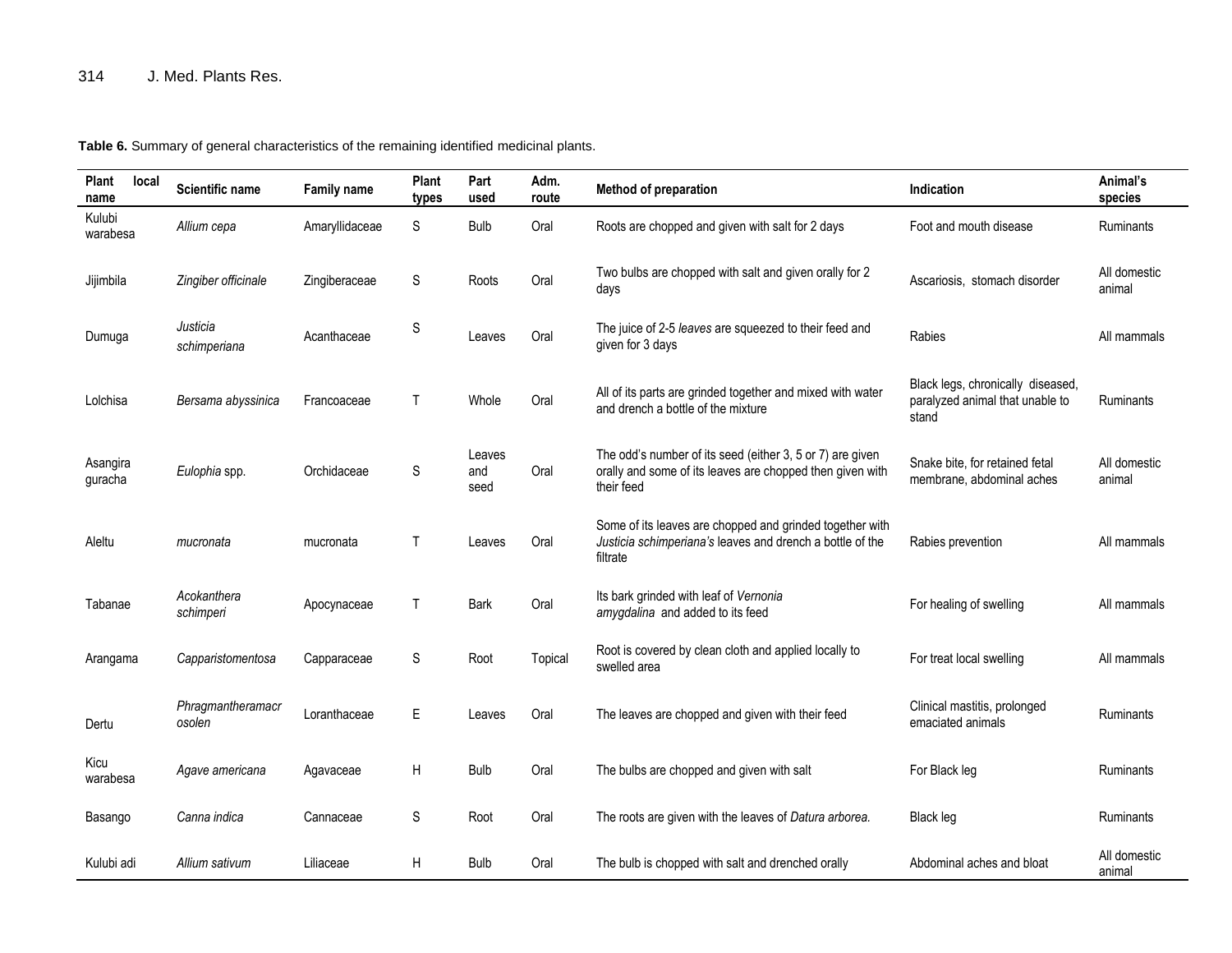#### **Table 6** cont'd

| Komogno    | <b>Brucea</b><br>antidysenterica | Simaroubaceae    |   | Leaves | Ocular and<br>auricular | Some of its leaves are chopped and squeezed. Then its<br>drops applied at the side of infected eye | For blinded and eye discharged<br>animals             | All domestic<br>animal |
|------------|----------------------------------|------------------|---|--------|-------------------------|----------------------------------------------------------------------------------------------------|-------------------------------------------------------|------------------------|
| Gura harre | Verbascumsinaiticum<br>Benth.    | Scrophulariaceae | S | _eaves | Oral                    | Its leaves are chopped with the bulb of Allium sativum and<br>drenched orally                      | For coughing                                          | All mammals            |
| Harkis     | Opuntia ficus-indica             | Cactaceae        |   | Steam  | Oral                    | Some of steam parts are chopped and given with salt                                                | For retention of fetal membrane.<br>and against bloat | All mammals            |

**Table 7.** Lists of administration route(s) for medicinal plant(s) in study area.

| Routes of administration of medicinal plant (s) | Number of responders | Percentage |
|-------------------------------------------------|----------------------|------------|
| Oral                                            | 30                   | 60.0       |
| Topical                                         | 9                    | 18.0       |
| Ocular                                          |                      | 2.0        |
| Oral and nasal                                  |                      | 2.0        |
| Oral and topical                                | 6                    | 12.0       |
| Oral, auricular and nasal                       |                      | 2.0        |
| Ocular and auricular                            |                      | 2.0        |
| Nasal and ocular                                |                      | 2.0        |

**Table 8.** Summary of plant part(s) used as medicinal values.

| Parts of medicinal value(s) | <b>Number of species</b> | Percentage (%) |
|-----------------------------|--------------------------|----------------|
| Leaf                        | 18                       | 36.0           |
| Root                        | 7                        | 14.0           |
| Bark                        | 2                        | 4.0            |
| <b>Stem</b>                 | 3                        | 6.0            |
| Leaf and stem               | 1                        | 2.0            |
| <b>Bulb</b>                 | 3                        | 6.0            |
| Latex                       | 2                        | 4.0            |
| Sap                         | 2                        | 4.0            |
| Fruit                       | 1                        | 2.0            |
| Bark and leaf               |                          | 2.0            |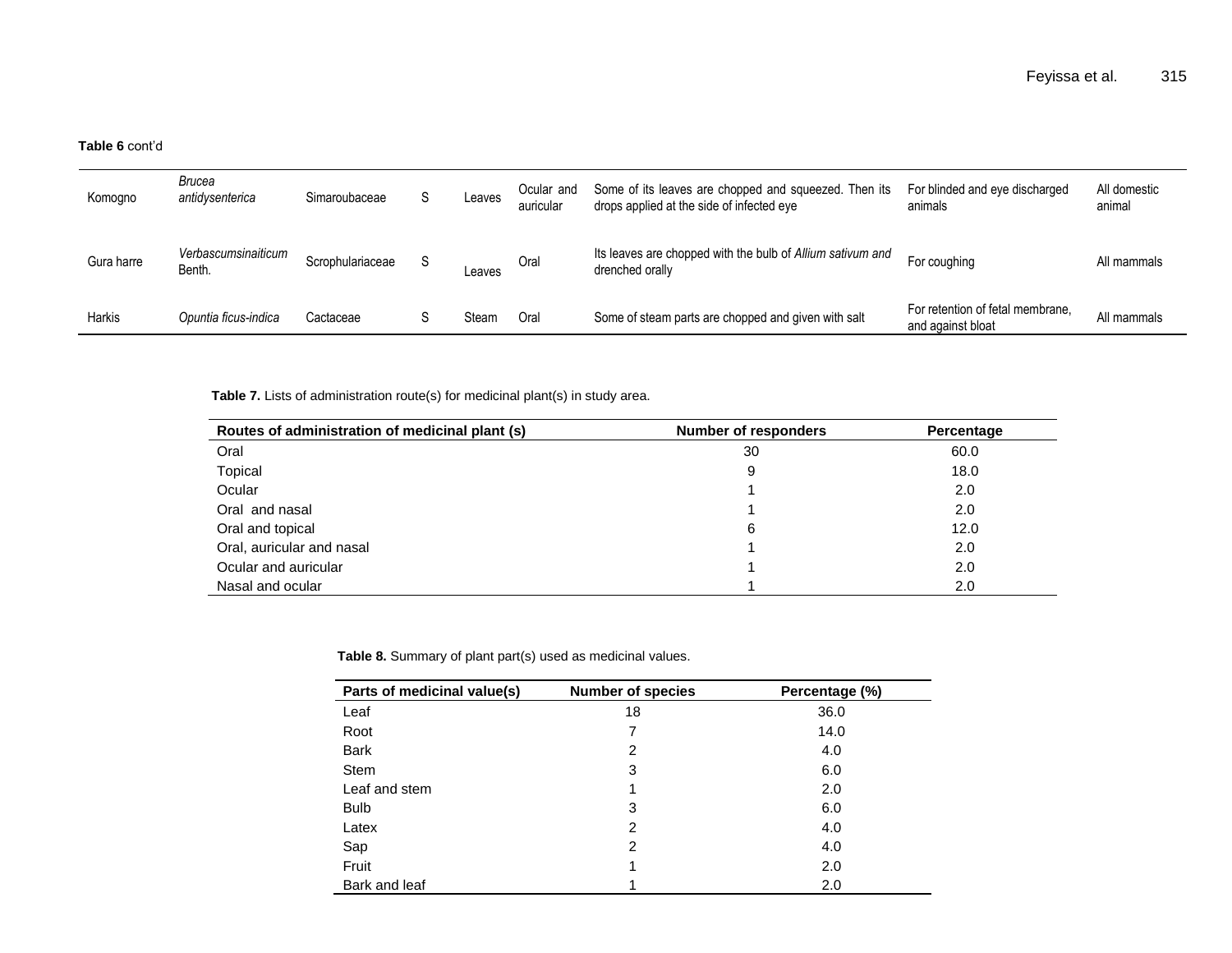#### **Table 8.** Cont'd

| Seed           | 4 | 8.0 |
|----------------|---|-----|
| Pod            |   | 2.0 |
| Leaf and seed  |   | 2.0 |
| Leaf and fruit |   | 2.0 |
| Whole parts    | 3 | 6.0 |

**Table 9.** Distribution of the medicinal plants by their growth forms.

| Habit of the plants | <b>Frequency</b> | Percentage (%) |
|---------------------|------------------|----------------|
| Herb                | 10               | 20.0           |
| <b>Shrubs</b>       | 29               | 58.0           |
| Tree                | 8                | 16.0           |
| Climber             | 2                | 4.0            |
| Epiphyte            |                  | 2.0            |
| Total               | 50               | 100.0          |

various animal ailments. The study area was endowed with plenty of medicinal plants fairly distributed throughout the region. The identified plants had broad spectrum of activities, the findings indicated that they are used for treatment of multiple ailments and have medical value against many diseases. The ethnomedical use of the plants is mainly for curative and prophylactic purposes. Oral and topical routes of administration are the main administration route for traditional herbal medicine. It is recommended that further investigations should be conducted to establish the medical principles and pharmaceutical activity found in these plants.

#### **CONFLICT OF INTERESTS**

The authors have not declared any conflict of interests.

#### **Abbreviations**

**AD,** Anno Domini; **CAMP,** cyclic adenosine mono phosphate; **DDBOA,** Dale District Bureau of Agriculture; **EVM,** ethno veterinary medicine; **HSV,** Herpes Simplex Virus; **MDs,** medicinal plants; **TM,** traditional medicine.

#### **ACKNOWLEDGEMENTS**

The authors would like to thank Jimma University College of agriculture and veterinary medicine for providing the opportunity and finances to conduct this study. They also thank the entire informants and traditional healers who generously contributed to this study by providing their knowledge and other relevant information. They are also grateful to Dr. Tena Regassa and Dr. Abrahim Kebede from Wollega University,

Ethiopia for their help in identification of plant species and families.

#### **REFERENCES**

- Abebe D, Debella A, Urga K (2003). Medicinal Plants and Other Useful Plants of Ethiopia: Illustrated checklist. Ethiopian Health and Nutrition Research Institute, Addis Ababa, Ethiopia. P 3.
- Abebe G, Dawson LJ, Detweiler G, Gipson TA, Sahlu T (2000). Hagenia abyssinica *(Kosso)* for internal parasite control in goats. In: Merkel RC, Abebe G, Goetsch AL (Eds), The opportunities and challenges of enhancing goat production in East Africa. Institute for Goat research, Langston University, Langston, OK, Debub University, Awassa, Ethiopia. pp. 190-195.
- Abiyu E, Zemede A, Ensermu K, Raja N (2014). Ethnobotanical study of traditional medicinal plants in and around fiche district, central Ethiopia. Curr. Res. J. Biol. Sci. 6(4):154-167.
- Aibinu I, Adenipekun T, Adelowotan T, Ogunsanya T, Odugbemi T (2007). Evaluation of the antimicrobial properties of different parts of Citrus aurantifolia (lime fruit)